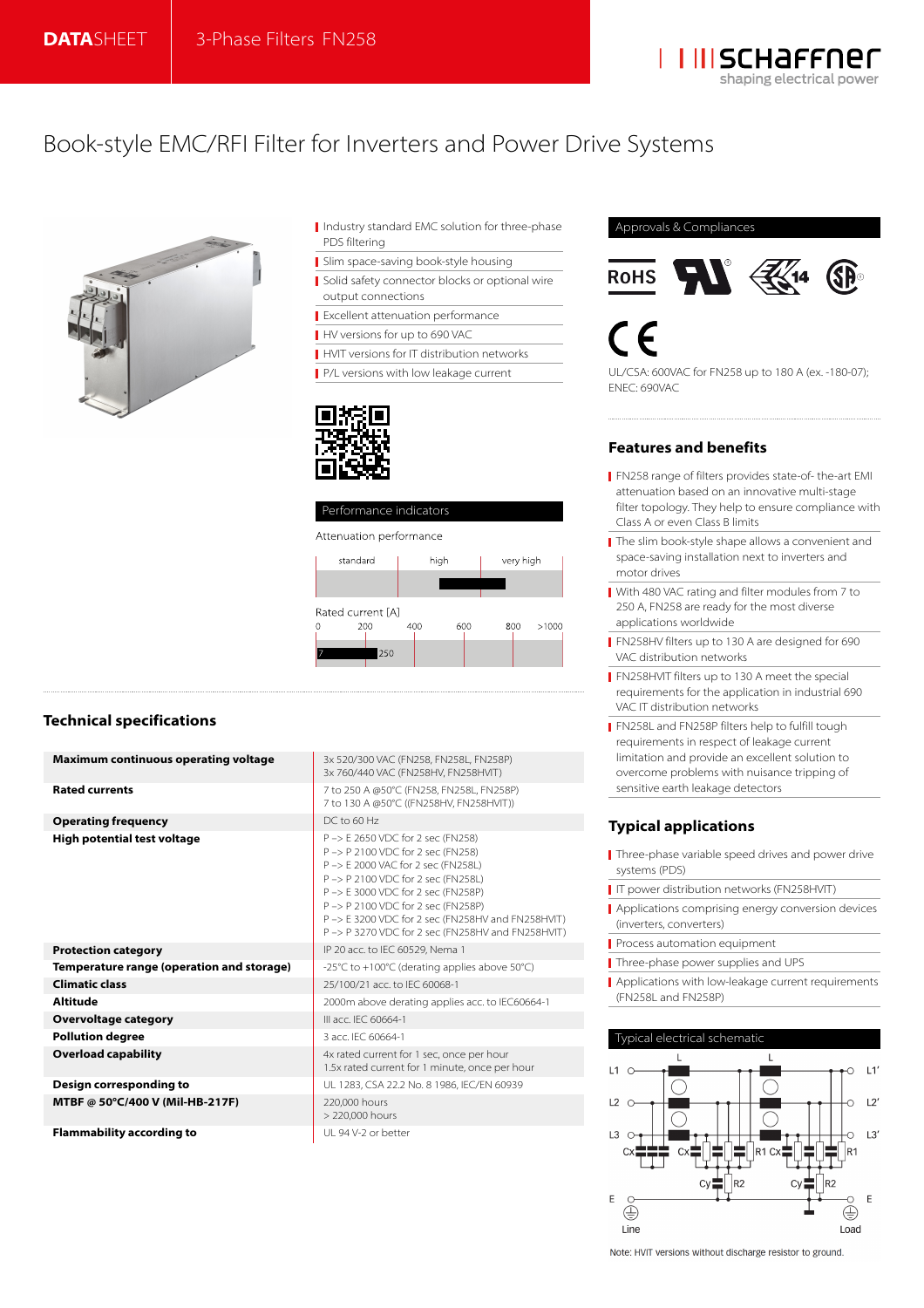## **Filter selection table**

| Filter*          | <b>Rated current</b> | <b>Typical drive</b> | Leakage current*** | <b>Power loss</b> | Input       | Output      |       | Weight  |
|------------------|----------------------|----------------------|--------------------|-------------------|-------------|-------------|-------|---------|
|                  | @ 50°C (40°C)        | power rating**       | @520/760 VAC/50 Hz | @ 25°C/50 Hz      | connections | connections |       |         |
|                  | [A]                  | [kW]                 | [mA]               | [W]               |             |             |       | [kg]    |
| FN258-7-         | 7(7.7)               | $\overline{4}$       | 2.0                | 9                 | $-29$       | $-07$       | $-29$ | 1.0     |
| FN258-16-        | 16(17.5)             | 7.5                  | 2.1                | 20                | $-29$       | $-07$       | $-29$ | 1.4     |
| FN258-30-        | 30(33)               | 15                   | 2.9                | 21                | $-33$       | $-07$       | $-33$ | 1.7     |
| FN258-42-        | 42 (46)              | 22                   | 3.0                | 30                | $-33$       | $-07$       | $-33$ | 2.5     |
| FN258-55-        | 55 (60)              | 30                   | 3.0                | 30                | $-34$       | $-07$       | $-34$ | 2.9     |
| FN258-75-34      | 75 (82)              | 37                   | 3.0                | 24                | $-34$       |             | $-34$ | 3.9     |
| FN258-100-35     | 100 (110)            | 55                   | 3.0                | 51                | $-35$       |             | $-35$ | 5.5     |
| FN258-130-35     | 130 (143)            | 75                   | 3.5                | 50                | $-35$       |             | $-35$ | 6.9     |
| FN258-180-       | 180 (197)            | 90                   | 3.5                | 73                | $-40$       | $-07$       | $-40$ | 11.0    |
| FN258-250-       | 250 (275)            | 132                  | 3.4                | 79                | $-40$       | $-07$       | $-40$ | 12.0    |
| FN258HV-7-29     | 7(7.7)               | 5.5                  | 1.6                | $\overline{9}$    | $-29$       |             | $-29$ | 1.0     |
| FN258HV-16-29    | 16 (17.5)            | 11                   | 2.3                | 20                | $-29$       |             | $-29$ | 1.5     |
| FN258HV-30-33    | 30(33)               | 22                   | 2.3                | 21                | $-33$       |             | $-33$ | 1.8     |
| FN258HV-42-33    | 42 (46)              | 30                   | 2.6                | 30                | $-33$       |             | $-33$ | 2.6     |
| FN258HV-55-34    | 55 (60)              | 45                   | 2.6                | 30                | $-34$       |             | $-34$ | 3.0     |
| FN258HV-75-34    | 75 (82)              | 55                   | 2.6                | 24                | $-34$       |             | $-34$ | 4.3     |
| FN258HV-100-35   | 100 (110)            | 90                   | 2.6                | 51                | $-35$       |             | $-35$ | 5.6     |
| FN258HV-130-35   | 130 (143)            | 110                  | 2.9                | 50                | $-35$       |             | $-35$ | 7.1     |
| FN258HVIT-7-29   | 7(7.7)               | 5.5                  | 0.1                | $\overline{9}$    | $-29$       |             | $-29$ | $1.0\,$ |
| FN258HVIT-16-29  | 16(17.5)             | 11                   | 0.1                | 20                | $-29$       |             | $-29$ | 1.5     |
| FN258HVIT-30-33  | 30(33)               | 22                   | 0.1                | 21                | $-33$       |             | $-33$ | 1.8     |
| FN258HVIT-42-33  | 42 (46)              | 30                   | 0.1                | 30                | $-33$       |             | $-33$ | 2.6     |
| FN258HVIT-55-34  | 55 (60)              | 45                   | 2.6                | 30                | $-34$       |             | $-34$ | 3.0     |
| FN258HVIT-75-34  | 75 (82)              | 55                   | 2.6                | 24                | $-34$       |             | $-34$ | 4.3     |
| FN258HVIT-100-35 | 100 (110)            | 90                   | 2.6                | 51                | $-35$       |             | $-35$ | 5.6     |
| FN258HVIT-130-35 | 130 (143)            | 110                  | 2.9                | 50                | $-35$       |             | $-35$ | 7.1     |
| FN258L-7-        | 7(7.7)               | $\overline{4}$       | 0.1                | $\overline{9}$    | $-29$       | $-07$       | $-29$ | 1.0     |
| FN258L-16-       | 16(17.5)             | 7.5                  | 0.1                | 20                | $-29$       | $-07$       | $-29$ | 1.4     |
| FN258L-30-       | 30(33)               | 15                   | 0.1                | 21                | $-33$       | $-07$       | $-33$ | 1.7     |
| FN258L-42-       | 42 (46)              | 22                   | 0.1                | 30                | $-33$       | $-07$       | $-33$ | 2.5     |
| FN258L-55-       | 55 (60)              | 30                   | 0.1                | 30                | $-34$       | $-07$       | $-34$ | 2.9     |
| FN258L-75-34     | 75 (82)              | 37                   | 0.1                | 24                | $-34$       |             | $-34$ | 3.9     |
| FN258L-100-35    | 100 (110)            | 55                   | 0.1                | 51                | $-35$       |             | $-35$ | $5.5\,$ |
| FN258L-130-35    | 130 (143)            | 75                   | 0.1                | 50                | $-35$       |             | $-35$ | 6.9     |
| FN258L-180-      | 180 (197)            | 90                   | 0.1                | 73                | $-40$       | $-07$       | $-40$ | 11.0    |
| FN258L-250-07    | 250 (275)            | 132                  | 0.1                | 79                | $-40$       | $-07$       |       | 12.0    |
| FN258P-7-        | 7(7.7)               | $\overline{4}$       | 0.4                | $\overline{9}$    | $-29$       | $-07$       | $-29$ | 1.0     |
| FN258P-16-       | 16 (17.5)            | 7.5                  | 0.4                | 20                | $-29$       | $-07$       | $-29$ | 1.4     |
| FN258P-30-       | 30(33)               | 15                   | 0.4                | 21                | $-33$       | $-07$       | $-33$ | 1.7     |
| FN258P-42-       | 42 (46)              | 22                   | 0.4                | 30                | $-33$       | $-07$       | $-33$ | 2.5     |
| FN258P-55-       | 55 (60)              | 30                   | 0.4                | 30                | $-34$       | $-07$       | $-34$ | 2.9     |
| FN258P-75-34     | 75 (82)              | 37                   | 0.4                | 24                | $-34$       |             | $-34$ | 3.9     |
| FN258P-100-35    | 100 (110)            | 55                   | 0.4                | 51                | $-35$       |             | $-35$ | 5.5     |
| FN258P-130-35    | 130 (143)            | 75                   | 0.4                | 50                | $-35$       |             | $-35$ | 6.9     |
| FN258P-180-      | 180 (197)            | 90                   | 0.4                | 73                | $-40$       | $-07$       | $-40$ | 11.0    |
| FN258P-250-07    | 250 (275)            | 132                  | 0.4                | 79                | $-40$       | $-07$       |       | 12.0    |

\*\*\*To compile a complete part number, please replace the -.. with the required output connection style.

\*\* Calculated at rated current, 440 VAC (FN258)/690 VAC (FN258HV) and cos phi=0.8. The exact value depends upon the efficiency of the drive, the motor and the entire application.

\*\*\* Standardized calculated leakage current acc. IEC60939 under normal operating conditions (FN258 at 520 VAC and FN258HV at 760 VAC).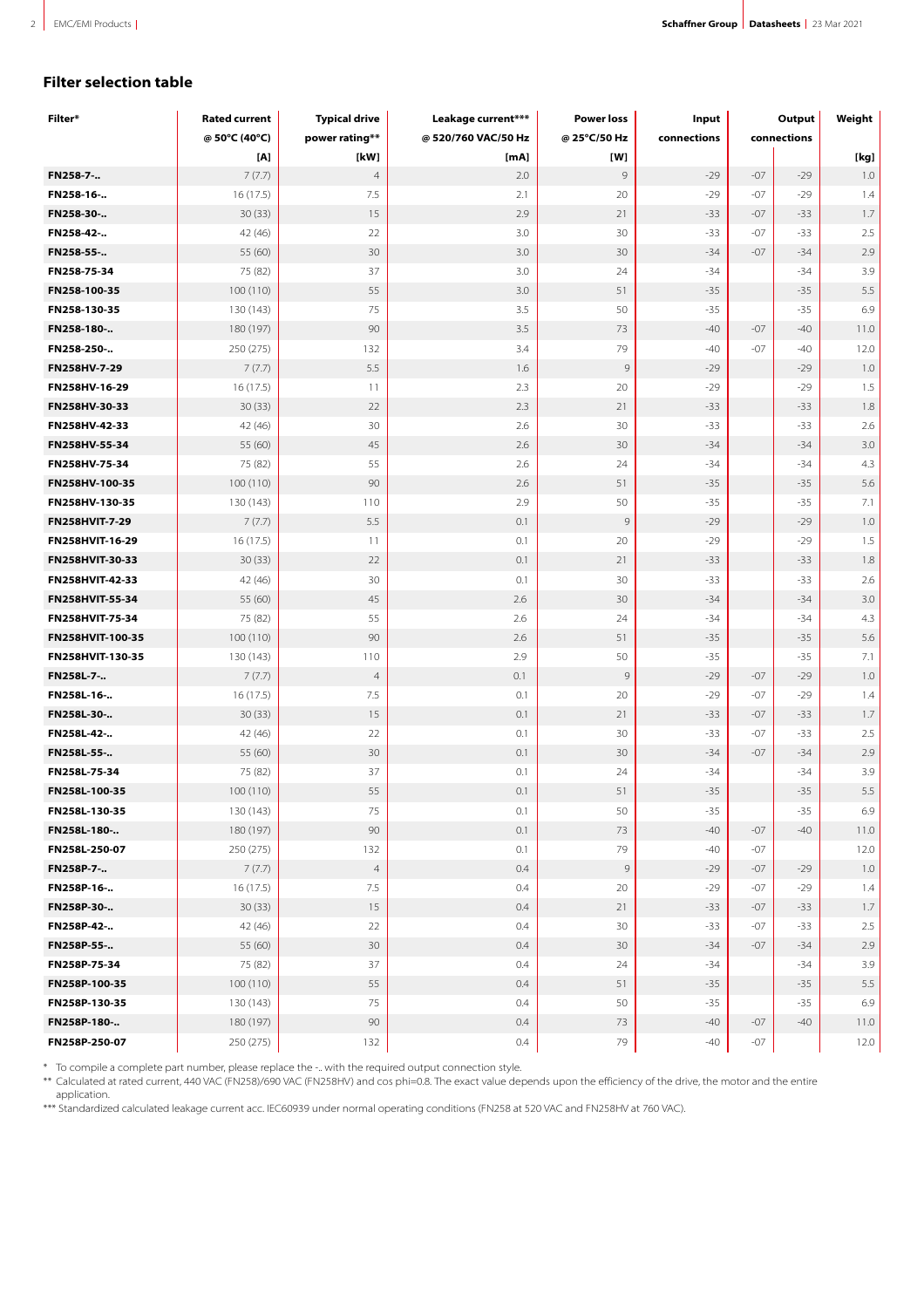## **Typical filter attenuation**

Per CISPR 17; A=50 Ω/50 Ω sym; B=50 Ω/50 Ω asym; C=0.1 Ω/100 Ω sym; D=100 Ω/0.1 Ω sym



Note: typical attenuation performance of FN258 standard filters. The behavior of FN258HV, FN258HVIT, FN258P and FN258L may be slightly different.

#### **Current derating for higher ambient temperatures**



### **Mechanical data**



Note: in favour of a better readability, connectors and earth studs are not shown in the horizontal projection.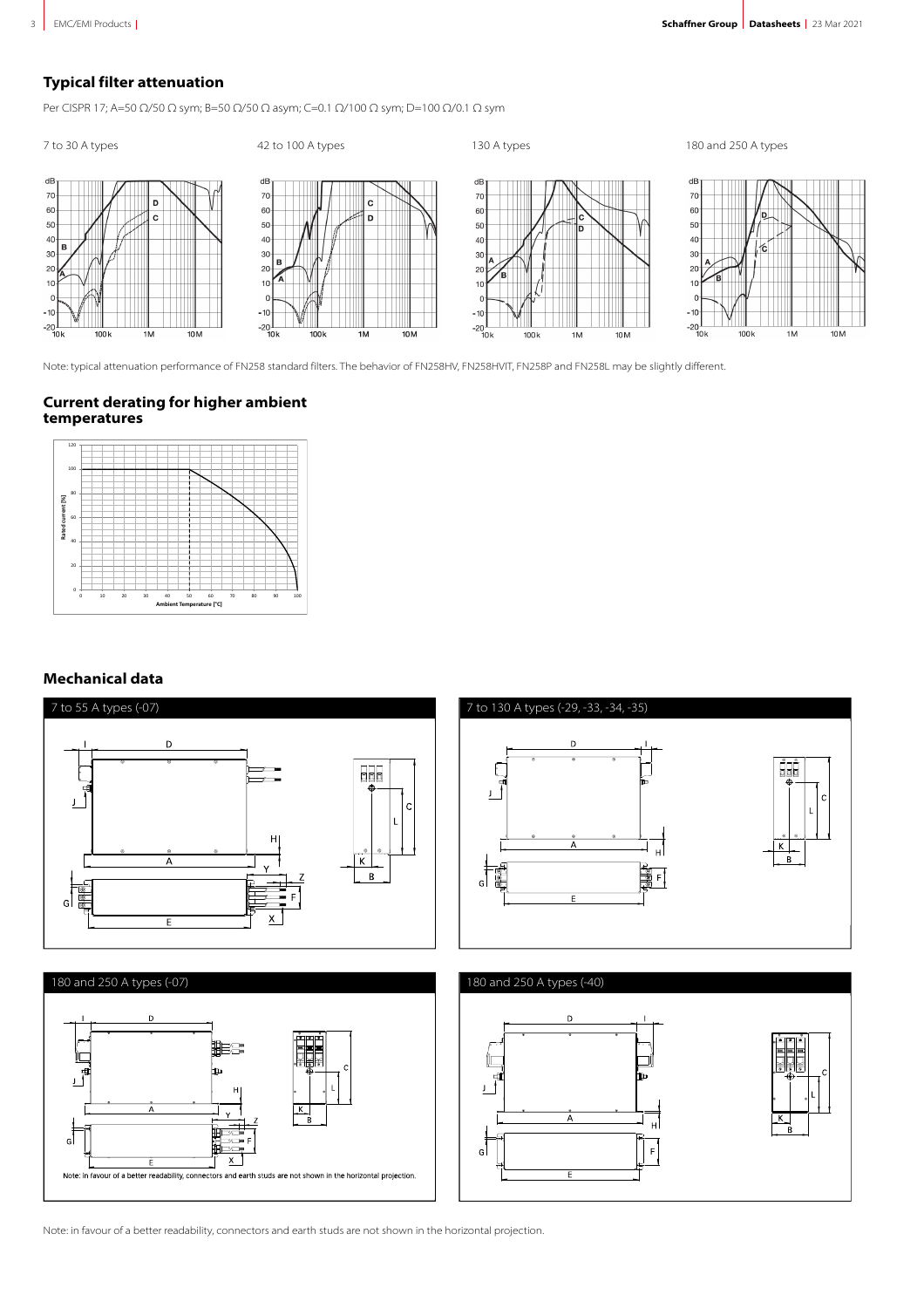#### **Dimensions**

|              | <b>7 A</b>     | 16 A         | 30 A           | 42 A         | 55 A         | 75 A | 100 A | 130 A          | 180 A              | 250 A             |
|--------------|----------------|--------------|----------------|--------------|--------------|------|-------|----------------|--------------------|-------------------|
| A            | 255            | 305          | 335            | 329          | 329          | 329  | 379   | 439            | 438                | 478               |
| В            | 50             | 55           | 60             | 70           | 80           | 80   | 90    | 110            | 110                | 110               |
| $\mathsf{C}$ | 126            | 142          | 150            | 185          | 185          | 220  | 220   | 240            | 240                | 240               |
| D            | 225            | 275          | 305            | 300          | 300          | 300  | 350   | 400            | 400                | 440               |
| Е            | 240            | 290          | 320            | 314          | 314          | 314  | 364   | 414            | 413                | 453               |
| F            | 25             | 30           | 35             | 45           | 55           | 55   | 65    | 80             | 80                 | 80                |
| G            | 6.5            | 6.5          | 6.5            | 6.5          | 6.5          | 6.5  | 6.5   | 6.5            | 6.5                | 6.5               |
| н            |                |              |                | 1.5          | 1.5          | 1.5  | 1.5   | $\overline{3}$ | $\overline{4}$     | $\overline{4}$    |
| $\mathbf{I}$ | 10.9           | 10.9         | 25             | 25           | 39           | 39   | 45    | 45             | 51                 | 51                |
| J**          | M <sub>5</sub> | M5           | M <sub>5</sub> | M6           | M6           | M6   | M10   | M10            | M10                | M10               |
| K            | 25             | 27.5         | 30             | 35           | 40           | 40   | 45    | 55             | 55                 | 55                |
| L.           | 85             | 100          | 110            | 130          | 105          | 140  | 130   | 140            | 110                | 110               |
| $X^*$        | <b>AWG 16</b>  | AWG 14       | AWG 10         | AWG 8        | AWG 6        |      |       |                | 50 mm <sup>2</sup> | $70 \text{ mm}^2$ |
| Y*           | $300 \pm 10$   | $300 \pm 10$ | $400 \pm 10$   | $500 \pm 10$ | $500 \pm 10$ |      |       |                | $500 \pm 10$       | $500 \pm 10$      |
| $Z^*$        | 9              | 9            | 9              | 12           | 12           |      |       |                | 15                 | 15                |

\* Filters with output wire connections (-07) only.

\*\* Earth screw torque:M5 2.0-2.2 Nm; M6 3.5-4.0 Nm; M8 8.0-9.0 Nm; M10 15-17 Nm

All dimensions in mm; 1 inch = 25.4 mm

Tolerances according: ISO 2768-m/EN 22768-m

## **Filter input/output connector cross sections**

|                           | -29                       | -33                         | $-34$                    | $-35$                 | -40                       |
|---------------------------|---------------------------|-----------------------------|--------------------------|-----------------------|---------------------------|
|                           | 甌                         | 的                           | 蛔                        | 品                     | 品                         |
| Solid wire                | $0.2 - 6$ mm <sup>2</sup> | $10.5 - 16$ mm <sup>2</sup> | $6 - 35$ mm <sup>2</sup> | 10-50 mm <sup>2</sup> | $25-95$ mm <sup>2</sup>   |
| <b>Flex wire</b>          | $0.2 - 4$ mm <sup>2</sup> | $0.5 - 10$ mm <sup>2</sup>  | $6 - 25$ mm <sup>2</sup> | 10-50 mm <sup>2</sup> | $25 - 95$ mm <sup>2</sup> |
| <b>AWG type wire</b>      | AWG 24-10                 | AWG 22-6                    | AWG 6-2                  | AWG 6-1/0             | AWG 0-4/0                 |
| <b>Recommended torque</b> | $0.6 - 0.8$ Nm            | 1.5-1.8 Nm                  | 4.0-4.5 Nm               | 7-8 Nm                | 17-20 Nm                  |

Terminal blocks certified acc. to UL1059 for factory wiring. Max, temperature 100°C

Please visit [www.schaffner.com](https://www.schaffner.com) to find more details on filter connectors.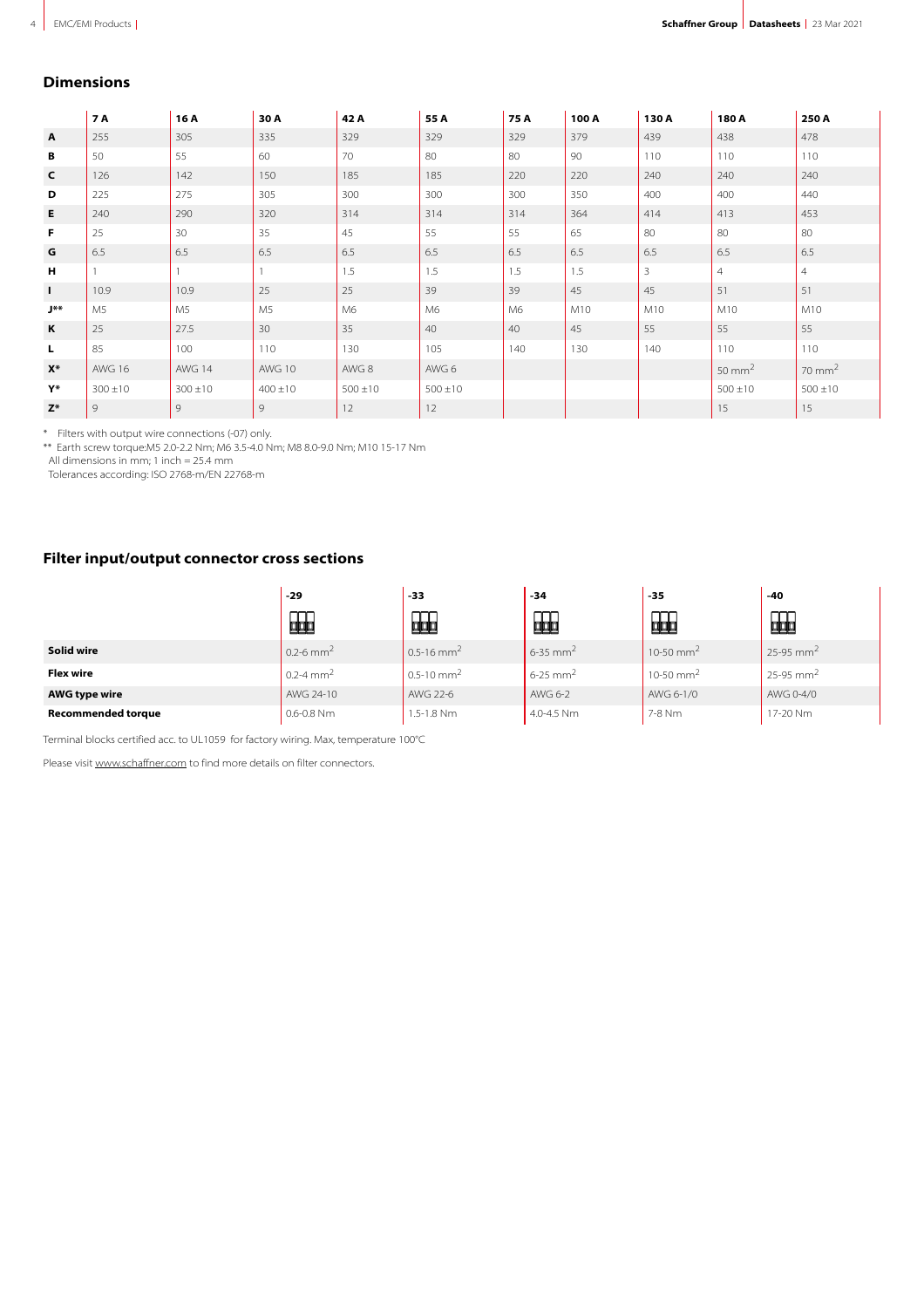## **Headquarters, global innovation and development**

#### Switzerland

**Schaffner Group** Industrie Nord Nordstrasse 11e 4542 Luterbach T +41 32 681 66 26 [info@schaffner.com](mailto:info@schaffner.com)

To find your local partner within Schaffner's global network: [www.schaffner.com](https://schaffner.com/)

#### © 2020 Schaffner Group

The content of this document has been carefully checked and understood. However, neither Schaffner nor its subsidiaries assume any liability whatsoever for any errors or inaccuracies of this document and the consequences thereof. Published specifications are subject to change without notice. Product suitability for any area of application must ultimately be determined by the customer. In all cases, products must never be operated outside their published specifications. Schaffner does not guarantee the availability of all published products. This disclaimer shall be governed by substantive Swiss law and resulting disputes shall be settled by the courts at the place of business of Schaffner Holding AG. Latest publications and a complete disclaimer can be downloaded from the Schaffner website. All trademarks recognized.

## **Sales and application centers**

#### China

#### **Schaffner EMC Ltd. Shanghai**

T20-3 C, No 565 Chuangye Road, Pudong district 201201 Shanghai T +86 21 3813 9500 [cschina@schaffner.com](mailto:cschina@schaffner.com) [www.schaffner.com.cn](http://www.schaffner.com.cn)

#### Finland

**Schaffner Oy** Sauvonrinne 19 H 08500 Lohja T +358 50 468 7284 [finlandsales@schaffner.com](mailto:finlandsales@schaffner.com)

#### France

**Schaffner EMC S.A.S.** 16-20 Rue Louis Rameau 95875 Bezons T +33 1 34 34 30 60  $F + 33139470228$ [francesales@schaffner.com](mailto:francesales@schaffner.com)

#### Germany

**Schaffner Deutschland GmbH** Schoemperlenstrasse 12B 76185 Karlsruhe

T +49 721 56910 F +49 721 569110 [germanysales@schaffner.com](mailto:germanysales@schaffner.com)

#### India

#### **Schaffner India Pvt. Ltd**

REGUS WORLD TRADE CENTRE WTC, 22nd Floor Unit No 2238, Brigade Gateway Campus, 26/1, Dr. Rajkumar Road Malleshwaram (W) 560055 Bangalore T +91 80 67935355 [indiasales@schaffner.com](mailto:indiasales@schaffner.com)

#### Italy

**Schaffner EMC S.r.l.** Via Ticino, 30 20900 Monza (MB) T +39 039 21 41 070 [italysales@schaffner.com](mailto:italysales@schaffner.com)

#### Japan

**Schaffner EMC K.K.** Taiju-Seimei Sangenjaya Bldg. 1-32-12, Kamiuma, Setagaya-ku 154-0011 Tokyo T +81 3 5712 3650 F +81 3 5712 3651 [japansales@schaffner.com](mailto:japansales@schaffner.com) [www.schaffner.jp](http://www.schaffner.jp)

#### Singapore

**Schaffner EMC Pte Ltd.** #05-09, Kg Ubi Ind. Estate 408705 Singapore T +65 6377 3283 F +65 6377 3281 [singaporesales@schaffner.com](mailto:singaporesales@schaffner.com)

#### Spain **Schaffner EMC España**

Calle Caléndula 93, Miniparc III, Edificio E El Soto de Moraleja, Alcobendas 28109 Madrid T +34 917 912 900 F +34 917 912 901 [spainsales@schaffner.com](mailto:spainsales@schaffner.com)

#### Sweden

#### **Schaffner EMC AB**

Östermalmstorg 1 114 42 Stockholm T +46 8 5050 2425 [swedensales@schaffner.com](mailto:swedensales@schaffner.com) [www.schaffner.com](http://www.schaffner.com)

#### Switzerland

**Schaffner EMV AG** Industrie Nord Nordstrasse 11e 4542 Luterbach T +41 32 681 66 88 T +41 32 681 66 26 [switzerlandsales@schaffner.com](mailto:switzerlandsales@schaffner.com)

#### Taiwan

#### **Schaffner EMV Ltd.**

20 Floor-2, No 97, Section 1, XinTai 5th Road 22175 XiZhi District New Taipei City 22175 T +886 2 2697 5500 F +886 2 2697 5533 [taiwansales@schaffner.com](mailto:taiwansales@schaffner.com) [www.schaffner.com.tw](http://www.schaffner.com.tw)

#### Thailand

**Schaffner EMC Co. Ltd.**

Northern Region Industrial Estate 67 Moo 4 Tambon Ban Klang Amphur Muangg P.O. Box 14 51000 Lamphun T +66 53 58 11 04 F +66 53 58 10 19 [thailandsales@schaffner.com](mailto:thailandsales@schaffner.com)

#### United Kingdom

**Schaffner Ltd.** 1, Oakmede Place Binfield RG42 4JF Berkshire T +44 118 9770070 F +44 118 9792969

[uksales@schaffner.com](mailto:uksales@schaffner.com)

#### USA

**Schaffner EMC Inc.** 52 Mayfield Avenue Edison, New Jersey T +1 732 225 9533 F +1 732 225 4789 [usasales@schaffner.com](mailto:usasales@schaffner.com) [www.schaffnerusa.com](https://www.schaffnerusa.com)